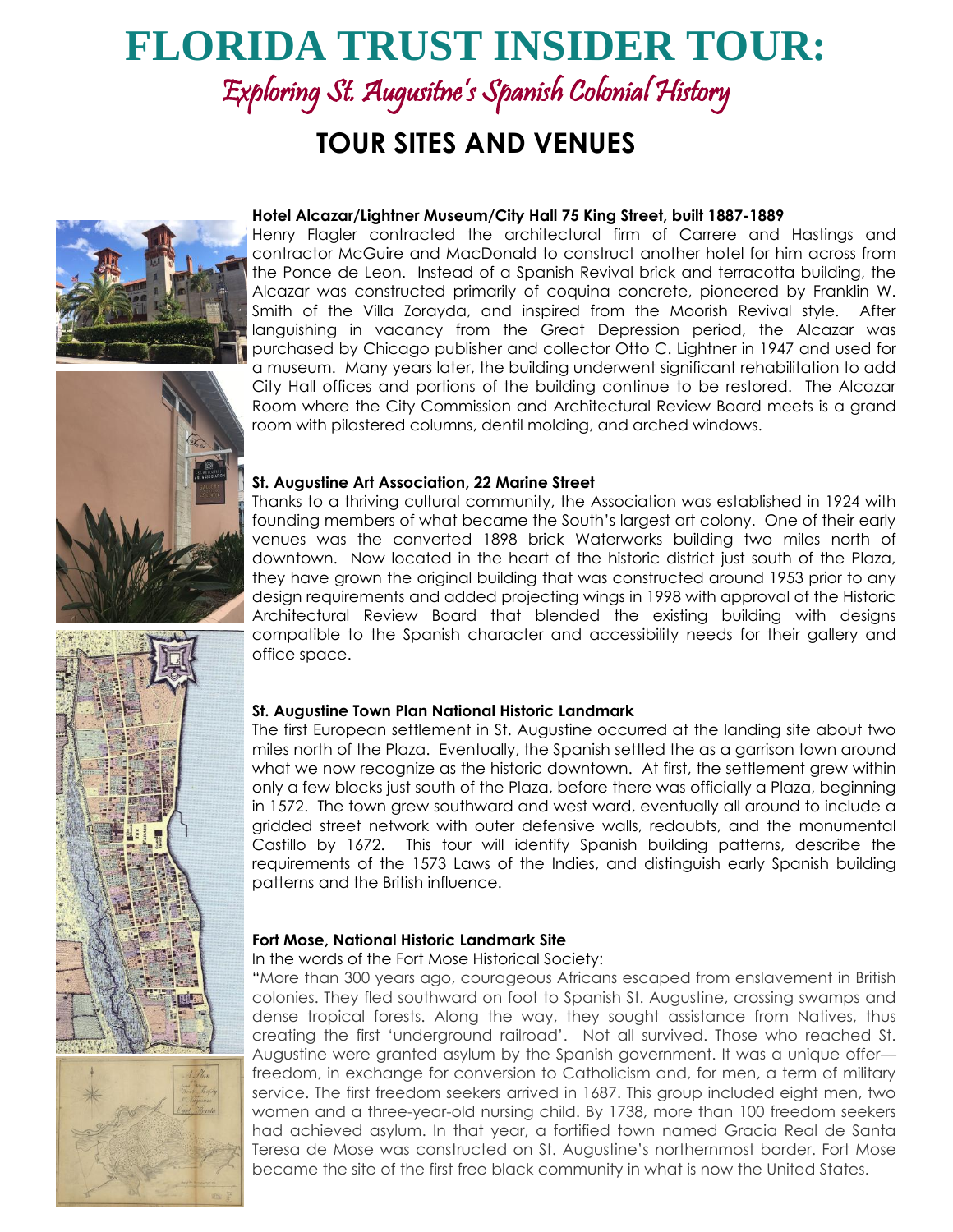

Over the years, the Fort Mose site was swallowed by marsh, and the important legacy of its community was largely forgotten. Late in the twentieth century, a highly dedicated team of archaeologists, historians, government leaders and committed citizens helped restore Fort Mose to its rightful place of honor. Today, Fort Mose is recognized as a significant local, national and international historic landmark and recently honored with recognition by UNESCO as a Site of Memory in the Slave Route Project."



# **Peña-Peck House, the Treasurer's House, ca. 1750**

Three major phases of town growth are depicted in this house which is listed in the National Register of Historic Places. The first phase is represented in the first floor's Lshaped plan of coquina stone built during the First Spanish Period, the second is an eastern wing built in the British Period, and the final is the wooden upper story added during the Territorial Period. The resulting structure is larger and more impressive than the traditional dwellings. Many pieces from the original family are still on display which will be interpreted by the Woman's Exchange curators who have been stewarding the property on behalf of the City of St. Augustine since 1931.



# **The Horruytiner-Lindsley House**

Relatives of the original owners of this property were Florida governors during the First Spanish Period and the property remained with the family until 1763. A later owner, Dr. Lindsley, operated his practice in part of the home which required some modifications. Over time this private, Spanish Colonial coquina residence has been rehabilitated to accommodate growing families and modern conveniences. The current owner has graciously opened her home to the Florida Trust for this tour, a rare opportunity to visit a private home that is one of the few remaining Spanish Colonial structures in the city which is also listed in the National Register of Historic Places.

# **Ximenez-Fatio House, ca. 1798**

This property is a significant example of Spanish, British, and American architectural influences. The one story kitchen building is as old as the original rectangular, twostory house. An addition to the house, then used as a boarding house, represented growth of the tourism industry in the first half of the 19<sup>th</sup> century. Building materials include tabby, coquina stone, wood, and brick. The first settlement of the formal town of St. Augustine began in this four block area south of the Plaza before expanding in all directions to the final Spanish Colonial Town Plan by 1763. The National Society of the Colonial Dames of America stewards this property as a museum, listed in the National Register of Historic Places.



#### **Llambias House, built by 1763 and enlarged by 1788**

One of a few of the National Historic Landmarks in St. Augustine this property is managed by the St. Augustine Historical Society along with the 'Oldest House' complex however it is not normally open for tours. In 1954 the house was restored as one of the first examples of a private residence to undergo a documented restoration in the city's preservation movement. The St. Augustine Plan is a building design form documented to the period which includes a side entry, loggia, projecting balcony, and inner courtyard with the building situated on the streetfront.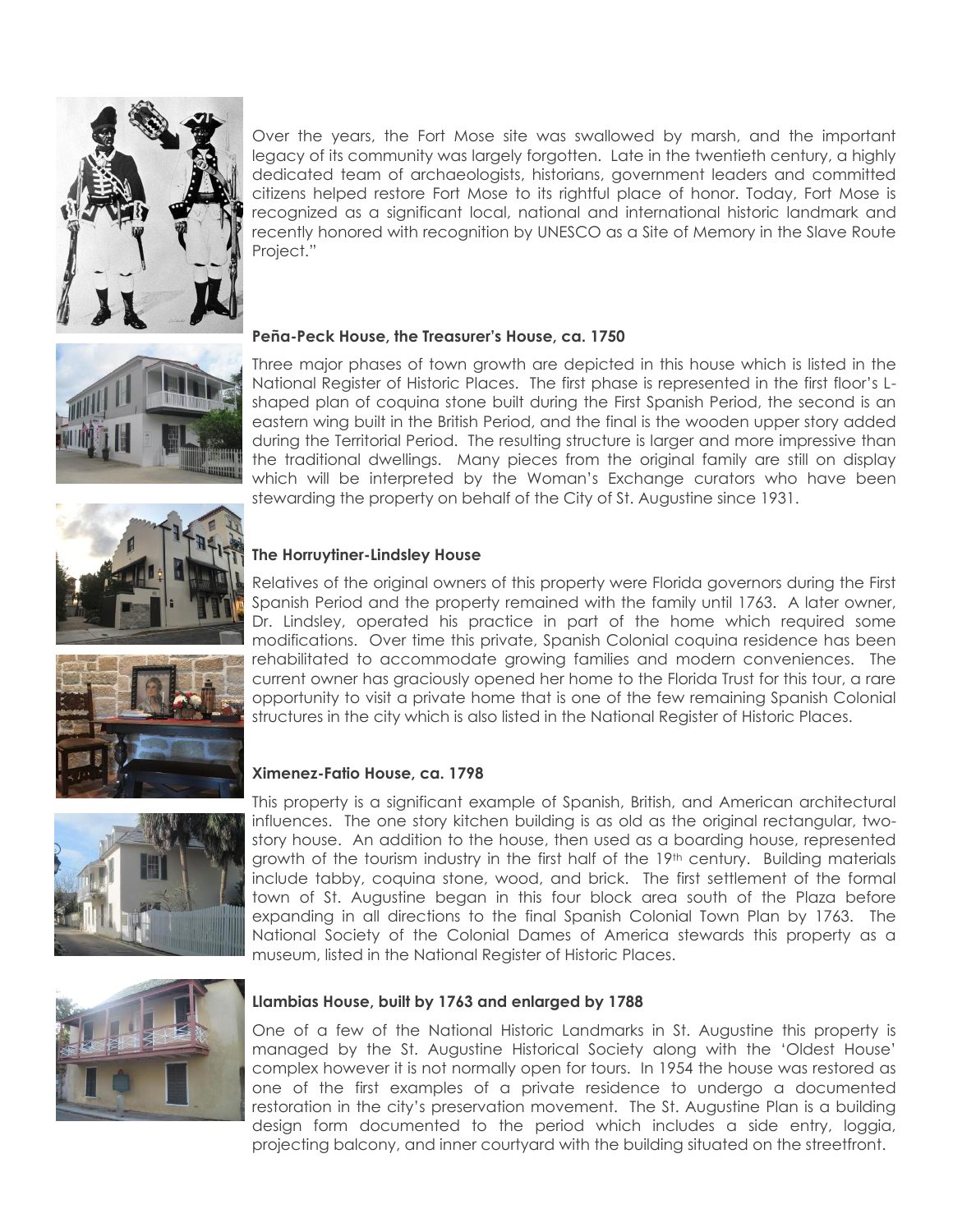

# **Sanchez House, ca. 1804**

The Sanchez House was built in ca. 1804 and the Jose Simeon Sanchez family was the longest family association. He was the most prominent among twenty children of Francisco Xavier Sanchez. Crafted of coquina stone, the home remained in the Sanchez family until 1931. The Sanchez women who inherited the property over time grew old in the house which began to serve other functions in the 1920s including a tea room, mill shop, coffee house, and art club for what later became the St. Augustine Art Association. It was restored to a residential function during the restoration program of the late 1930s and it is now owned by a local Florida family. The Sanchez House is being opened for the Florida Trust Insider Tour as a special opportunity to wander the interior wood and plaster finishes, tile and coquina details, and unique furnishings.

# **Lighthouse Archaeological Maritime Program**

With the support of grant funding and generous donors the Lighthouse restored the World War II barracks previously used as the archaeology lab and constructed a new facility. The archaeology program began as an addition to the Lighthouse complex in 1999 to conduct research with inland and offshore excavations of shipwrecks and other submerged sites which provide information on underwater and terrestrial sites as well as to monitor damage from storms and erosion. Director Chuck Meide will offer a guided tour of the lab and share unique aspects of underwater archaeology that informs over 500 years of maritime heritage in Florida.

Research of land based archaeological investigations is studied and collected in a city facility in response to the Archaeological Preservation Ordinance, one of a few programs of its kind across the country requiring mitigation activities performed by a city program since 1986. Across the city there are several regulated districts that require investigation prior to or in addition to ongoing construction activities that cause ground disturbance above a certain threshold. Because of this, archaeologists, historians, preservationists, and multiple other scientists have been able to learn about the original founders, the city's development patterns, and they can begin to help us understand the lifeways of Native Americans that have been documented in the area within the past 10,000 years.

# **Anastasia Island**

The trolley will take you onto the barrier island known as Anastasia Island with documented heritage of Native Americans to at least 4,000 B.C. When the Spanish arrived, the island was used for look-outs, barracks, and gun batteries. For a few short years, they occupied the island as a settlement area which has not yet been conclusively located that potentially included two wooden fortifications. Natural resources on the island and the coquina stone in particular was discovered as a formidable building material. Quarry pits were established in 1671 commencing with the construction of the Castillo. A Spanish coquina watchtower constructed by the 1730s remains in ruins as an archaeological site as well as features associated with coquina quarries.

# **Fish Island Archaeological Site**

The original estate of Jesse Fish was 10,000 acres and included a plantation, orange grove, slave quarters, a blockhouse, dock, and cemetery. Fish came to St. Augustine in ca. 1736 and the property remained in a single title through the early American period. Overgrowth, vandalism, looting, and the weather are among the natural and man-made threats to the property of which a portion is designated on the National Register of Historic Places. Coquina ruins and archaeological sites remain now in the stewardship of the State of Florida with the 2019 land acquisition. The site was nominated as one of Florida Trust's *11-to-Save* the same year. Furthermore, the land represents one of the last large undeveloped waterfront properties in St Augustine providing critical wildlife habitat in a rapidly developing area. A grass-roots effort saved Fish Island who you will hear from on the tour.